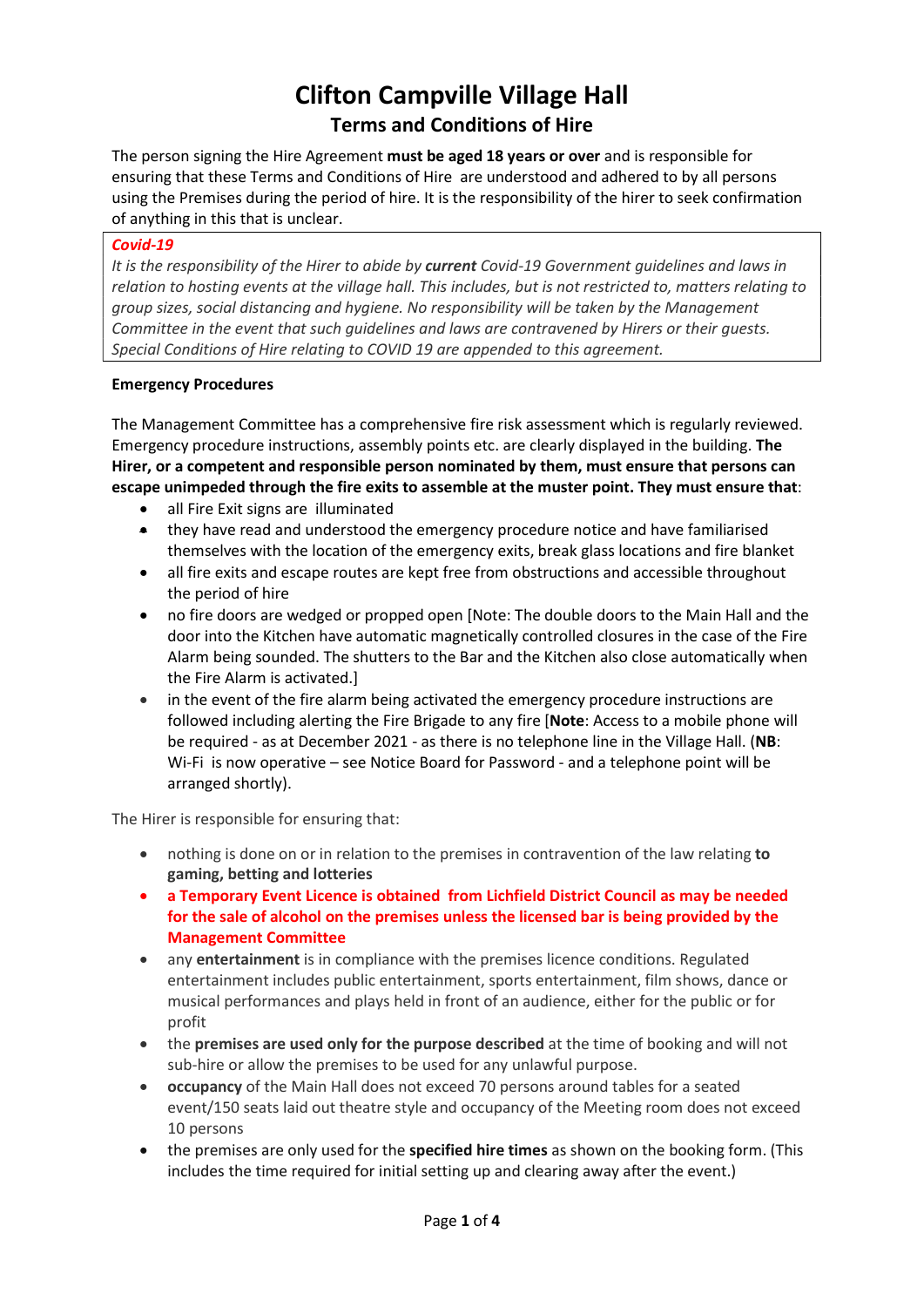- after dark, the DOORS, WINDOWS and CURTAINS are kept closed and that all members of the public have left the building and departed the area in a quiet and neighbourly manner by 11.30pm at the latest. We ask all Hirers to respect our neighbours in the immediate vicinity.
- CURTAINS should be CARFEULLY drawn, using the PULLEYS ONLY, if required. Please note - there is a set of steps in the kitchen for this purpose – we would be grateful if the curtains are not inadvertently pulled off the rails. Thank you.
- no animals, excepting officially registered guide and help dogs, are allowed in the building unless otherwise specifically agreed.
- no smoking takes place in any part of the building or in the outdoor areas. This includes the use of electronic or vapour devices. (A suitable unmarked receptacle for disposing of cigarette butts is located at the entrance to the property.)
- no indoor fireworks, oil lamps or portable heating or cooking appliances are brought onto the premises. The use of cake candles is permitted however other lighted candles including tea lights, will not be permitted in the building without explicit written permission.
- that people attending their event park vehicles sensibly and responsibly so as to allow emergency vehicle access and not to block access to other people's property. Please see signs on the side of the building.
- that no posters, notices, fliers or decorations are fixed to any of the internal or external walls whether this be by using drawing pins, adhesive tack, adhesive tape or other fixing
- all accidents involving injury to any person are reported to a member of the Management Committee as soon as possible and that the relevant section in the Accident Book is completed (located on the Kitchen window sill).
- any activation of the Fire Alarm and any breakage or failure of equipment is reported to a member of the Management Committee
- children are not left unsupervised.

Where the hire is for activities for children, young people and/or vulnerable adults the Hirer is responsible for ensuring they are aware of, and comply with the requirements of the legislation. [Note: The Management Committee has a Safeguarding & Vulnerable Person Policy.] Organisations running activities for children, young people and/or vulnerable adults will be asked to confirm that they have the relevant Safeguarding/Child Protection Policies in place. (This is not a requirement for parents booking for children's parties.) Where the hire is for the purpose of holding activities where Ofsted registration is required the Hirer will also be asked to provide a copy of their Ofsted Registration Certificate.

# On leaving the building the Hirer is responsible for ensuring that:

- the hall is left in a **clean and tidy condition**, including floors swept and all surfaces wiped clean clearing away and removing rubbish, cleaning spillages, stacking all tables and chairs and returning all other equipment to their proper places unless specifically agreed. Failure to do so risks forfeiture of the deposit. Relevant and appropriate cleaning equipment remains available in the cleaner's cupboard for such purposes
- all crockery, cutlery, glasses, utensils and equipment used in the kitchen or bar have been washed, dried and put away
- microwave, cooker and hob if used have been cleaned to ensure no combustible carbon remains
- ALL rubbish and recycling should be taken away by the Hirer.
- all electrical appliances are turned off and unplugged (this does not include fridges and freezers)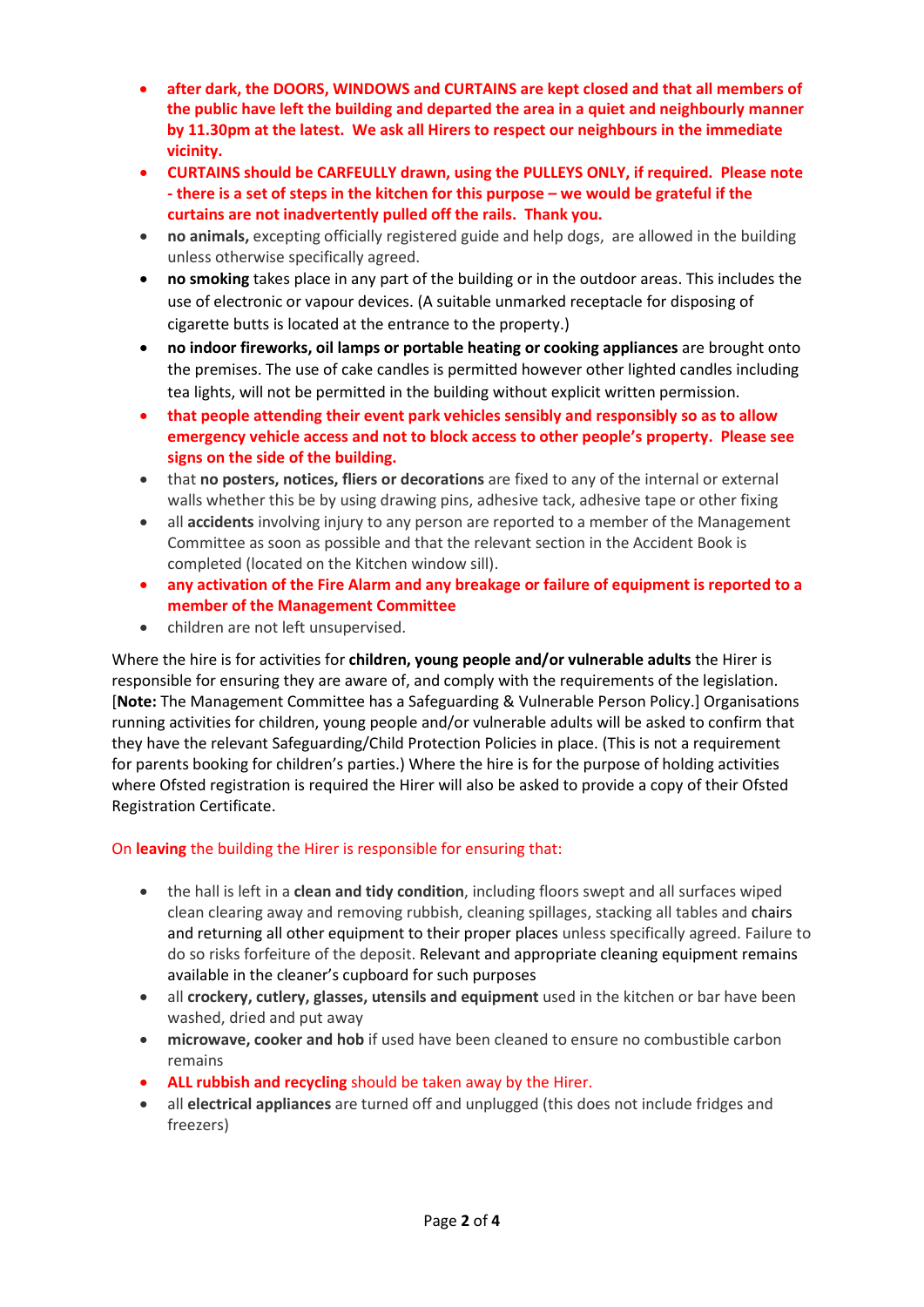- all lights are turned off, all windows fastened, all blinds closed, shutters to the bar and kitchen closed, all internal and external doors properly closed and where appropriate locked and the intruder alarm activated
- all areas of the property have been checked including the toilets to ensure everyone has vacated the premises

The Hirer accepts that:

- All persons using these premises do so entirely at their own risk and no responsibility will be accepted by the Management Committee for injury or any loss or damage to vehicles, equipment or other effects however caused.
- Any deposit required must be paid at the time of the booking.
- Any security deposit paid will be refunded seven days after the event providing that the Hall has been left in a clean and tidy condition, without damage to the Hall or its contents and without disturbance to others. In other cases the Management Committee are entitled to deduct from this deposit any expenses incurred by them after the Hirer's event to put the Hall back into a suitable condition for subsequent users.
- Payment of the full hire charge is due 7 days before access to the building/collection of the key.
- Failure to show up without notice of cancellation will incur the full charge.
- In the event of the Premises being rendered unfit for use, becoming unavailable due to unforeseen circumstances, or being required for use as a Polling Station, the Management Committee shall not be liable to the Hirer for any resulting loss or damage whatsoever other than the return of any deposit and hire charges paid for the cancelled hiring.
- The heating thermostats in the building are pre-set to an ambient temperature as appropriate for each booking depending on the activity/event. Changes can only be made by a member of the Management Committee.
- Where permission has been given to regular hirers for their equipment and/or materials to remain on the premises between events, the hirer will be responsible for ensuring that this is stored as agreed and will be responsible for its security and insurance. If property is left at the premises without agreement, the Management Committee may dispose of it in whatever way they see fit.

February 2022